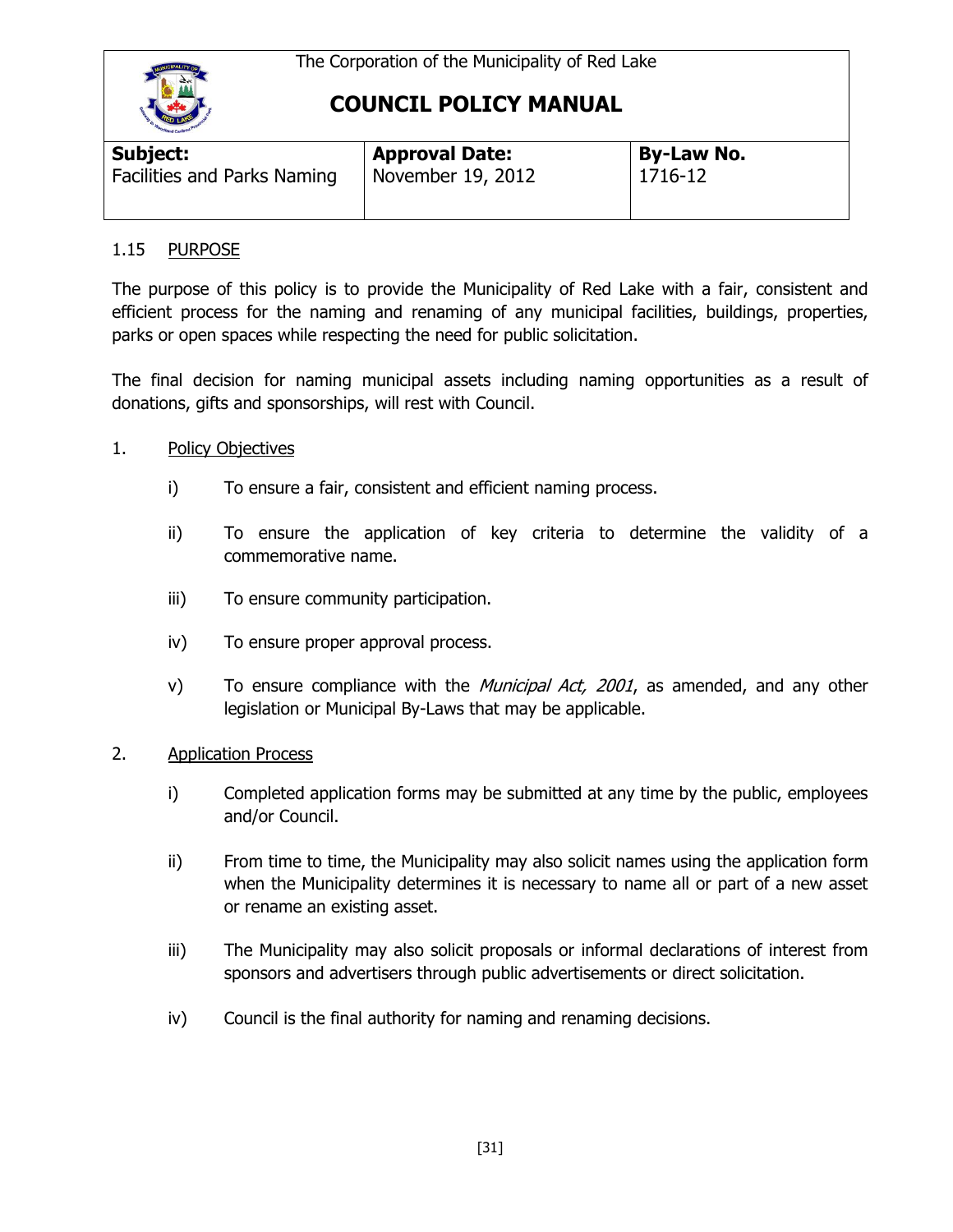

# **COUNCIL POLICY MANUAL**

| <b>Signet Caribow</b>       |                       |                   |
|-----------------------------|-----------------------|-------------------|
| Subject:                    | <b>Approval Date:</b> | <b>By-Law No.</b> |
| Facilities and Parks Naming | November 19, 2012     | 1716-12           |

### 3. Suggested Names

Name submissions will fall into one of the five following categories:

- i) Natural Features reflecting prominent natural features of the general area in which the entity resides.
- ii) Geographic Location reflecting prominent geographic location within the Municipality (i.e. Red Lake Heritage Centre).
- iii) Historic Place Name reflecting a prominent historic location within the Municipality (i.e. Centennial Park).
- iv) Outstanding Resident/Group name of Municipality of Red Lake resident or community group, past or present who contributed to the Municipality and/or the well-being of its residents.

Submissions may include:

- a) original landowners or pioneers; or
- b) individuals who have contributed to the quality of life in the municipality through heroic actions, recreation, culture and community involvement (i.e. Margaret McDougall Public Library).
- v) Outstanding Canadian individuals who have received national and/or international recognition for significant contributions to Canadian society.

#### 4. Required Consent

Names relating to individuals or family names require the written consent of the family member or estate; and a written history outlining the contribution made or the historical significance of the individual/family name.

If written consent cannot be provided, Council has authority to approve the naming of the facilities and/or parks.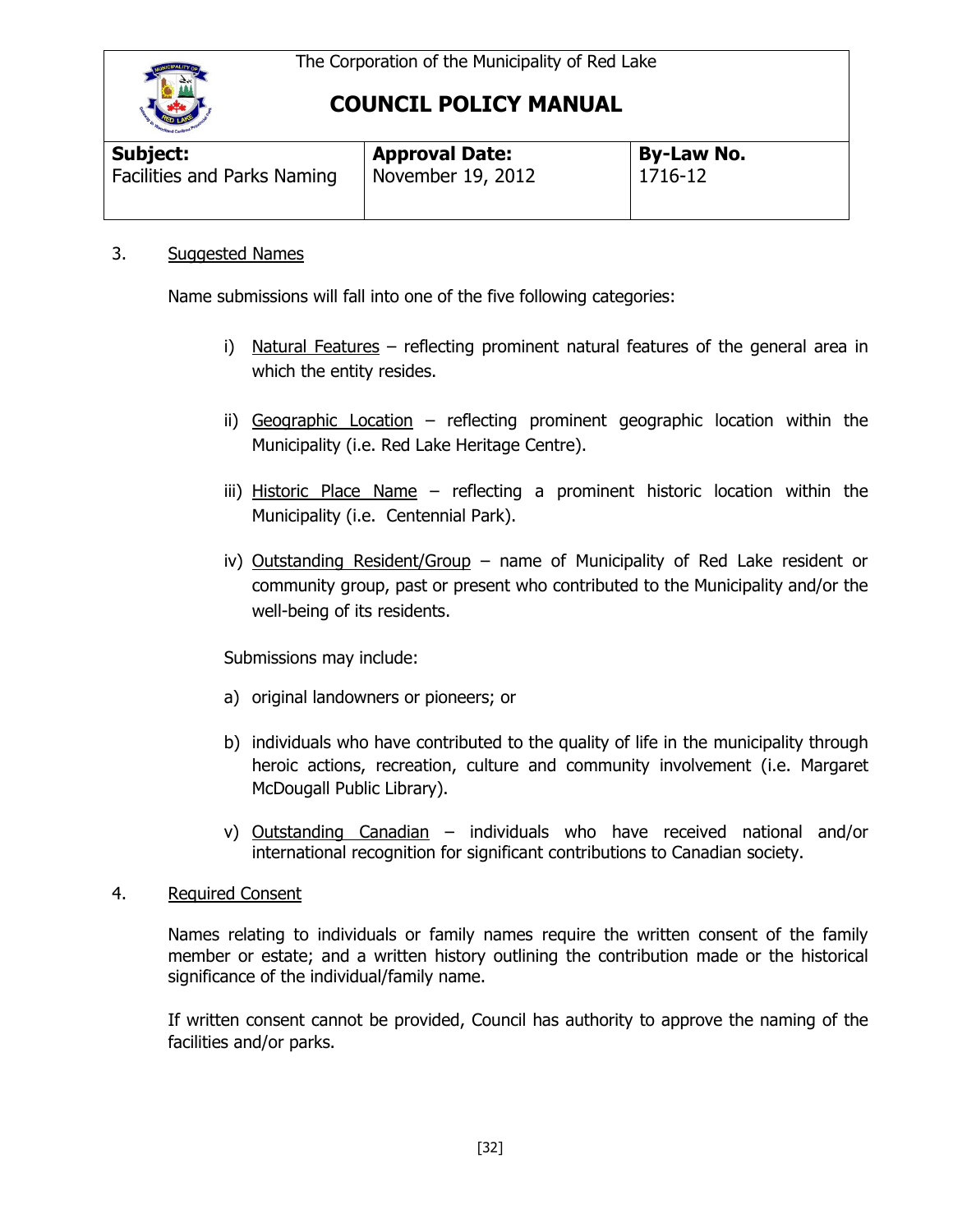



# **COUNCIL POLICY MANUAL**

| <b>Modiand Caribour</b><br>Subject: | <b>Approval Date:</b> | <b>By-Law No.</b> |  |
|-------------------------------------|-----------------------|-------------------|--|
| Facilities and Parks Naming         | November 19, 2012     | 1716-12           |  |

5. Administrative Procedures for Facilities and Parks Naming Policy

See Appendix "A".

6. Application Form

See Appendix "B".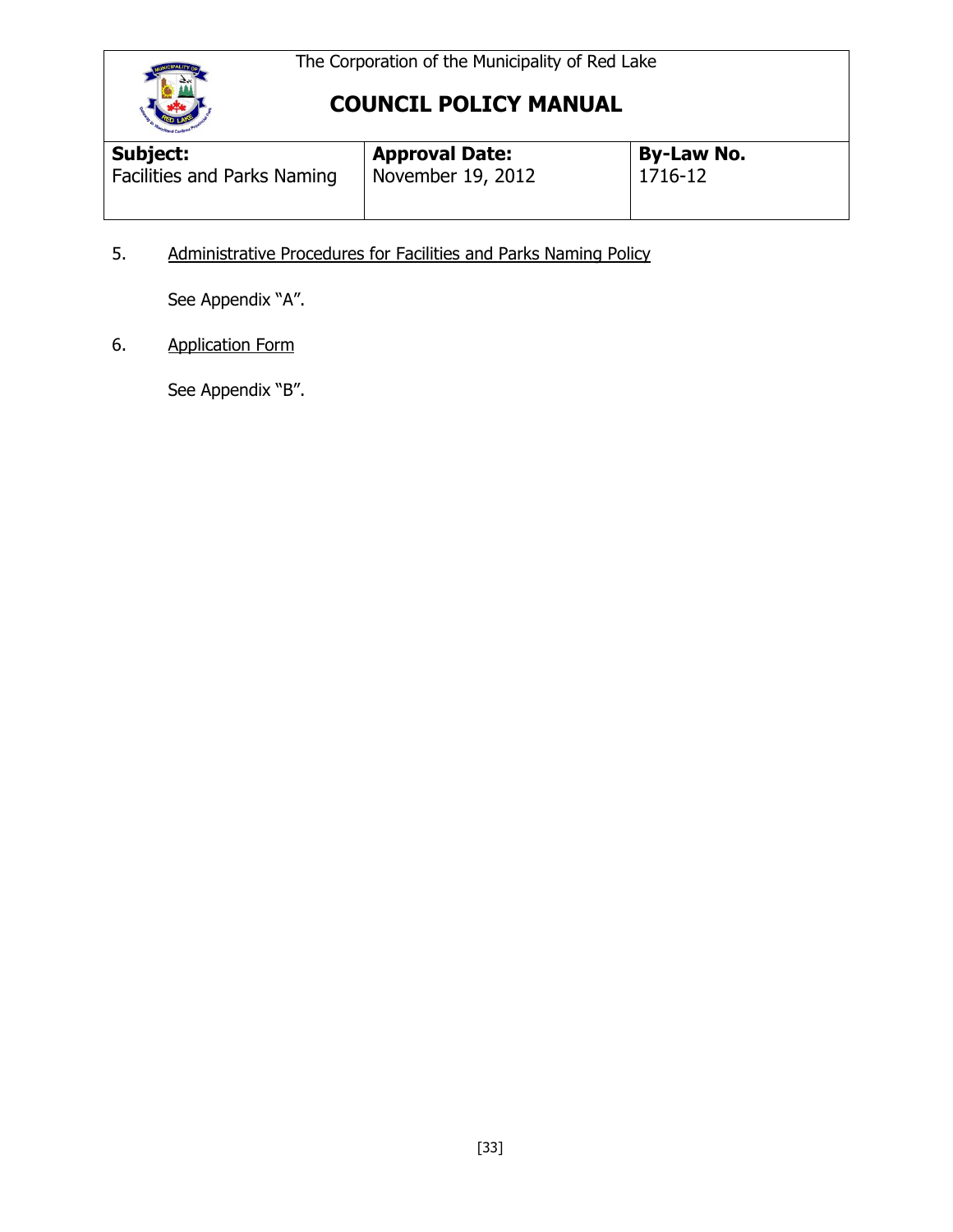

The Corporation of the Municipality of Red Lake

## **Administrative Procedures Facilities and Parks Naming**

(Page 1 of 1)

### Procedure for Processing Applications

- 1. Completed applications for naming or renaming Facilities, Buildings, Property, Parks or Open Spaces will be received by the Office of the Clerk and distributed to the Recreation Committee, Operations, Fire, Planning Departments and/or Committee of the Whole for consideration and potential future use.
- 2. Applications will be maintained on file until a naming or renaming opportunity arises.

#### Naming Procedure

- 1. Applications are reviewed by Departments as noted above.
- 2. Applications are categorized into the following groups:
	- Natural features
	- Geographic location
	- Historic place name
	- Outstanding Resident/Group
	- Outstanding Canadian
- 3. Names are screened to ensure they are:
	- unique and not duplicated; and
	- easy to spell and pronounce.
- 4. The recommendation is presented to Council for endorsement in a memorandum or report.
- 5. Upon endorsement, notice to be provided in the Municipal Newsletter.